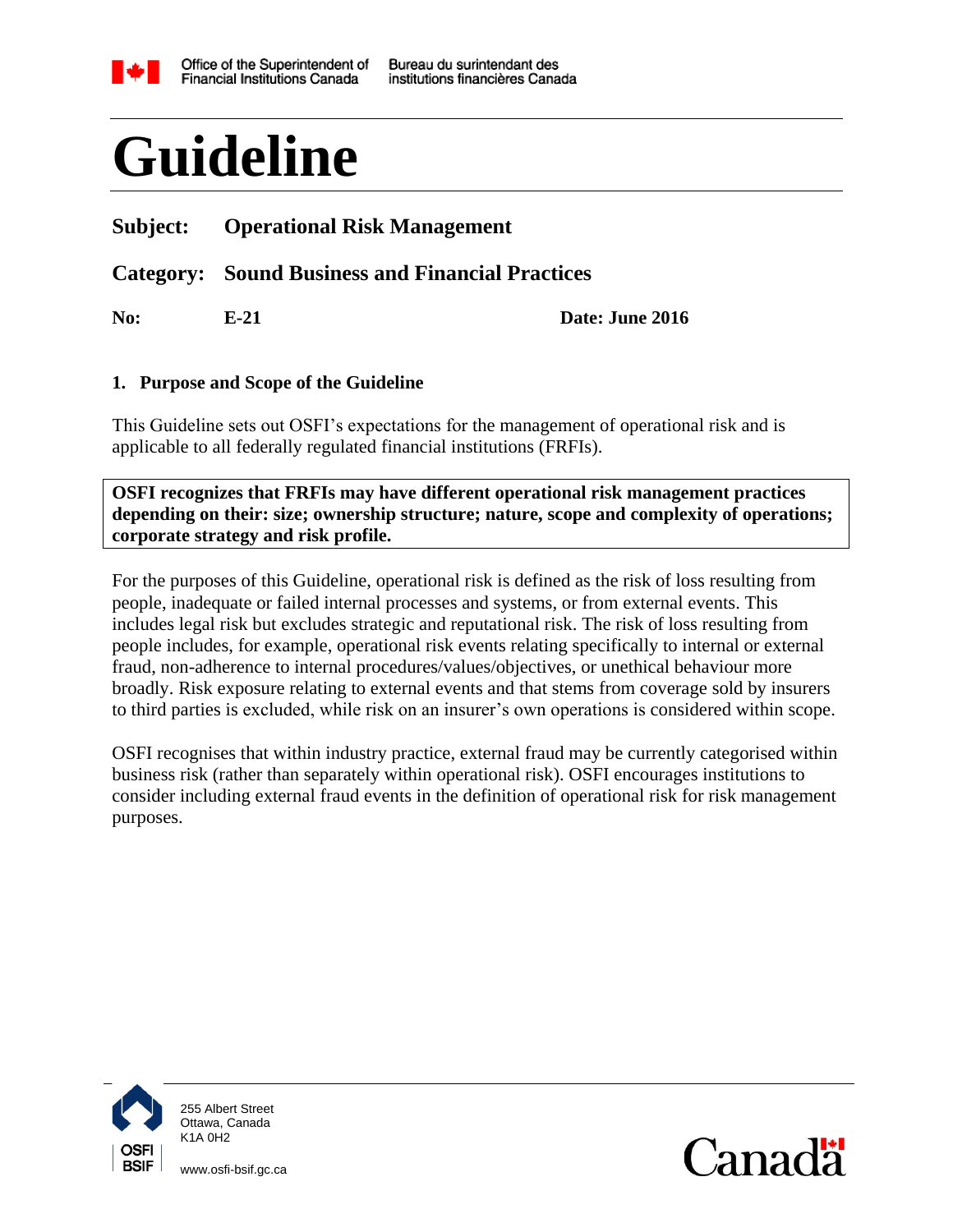# **Table of Contents**

Annex 1 – Emerging Practices

Annex 2 – List of Related Guidance

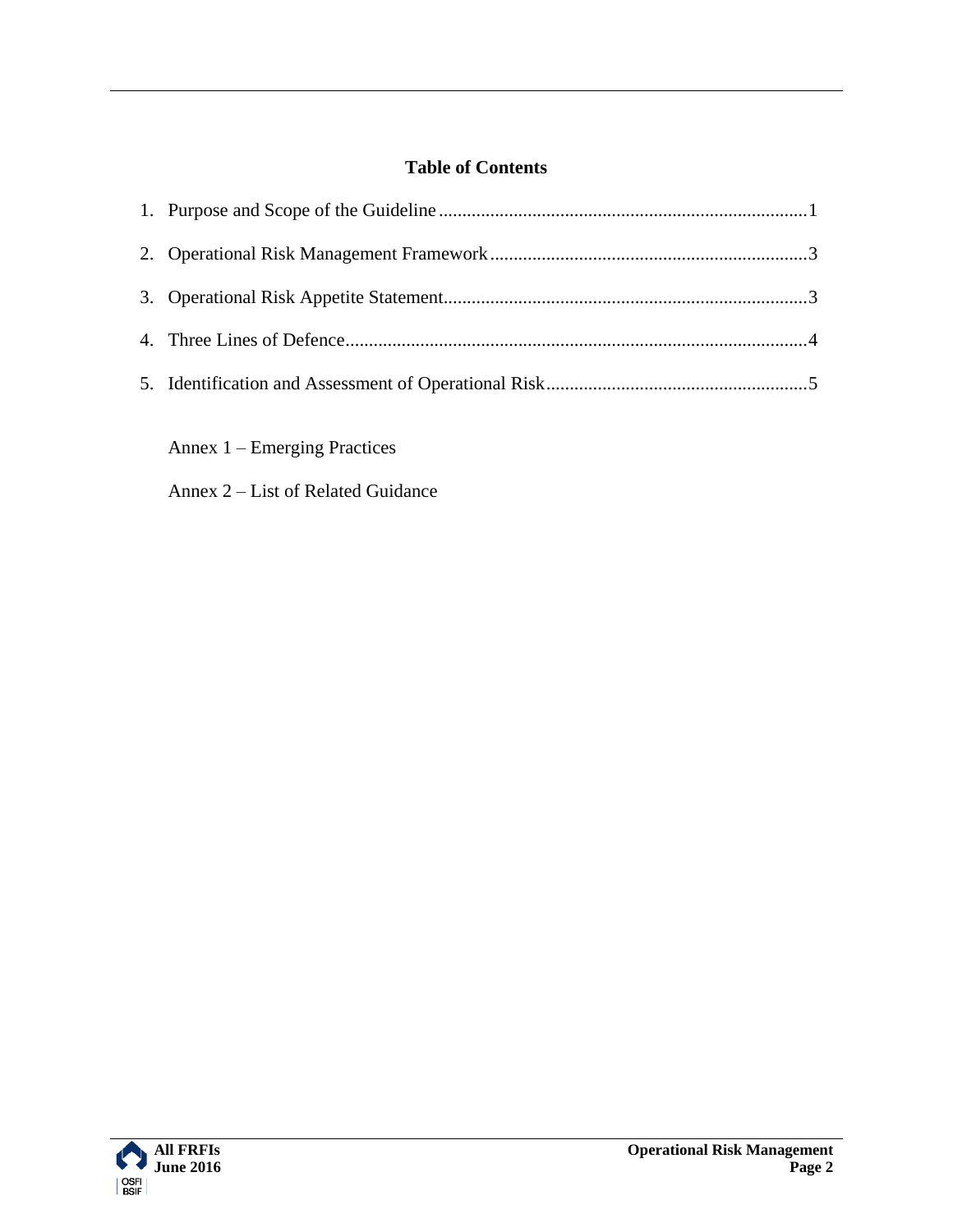## <span id="page-2-0"></span>**2. Operational Risk Management Framework**

#### **Principle 1:**

*Operational risk management should be fully integrated within a FRFI's overall risk management program and appropriately documented.*

Operational risk is inherent in all products, activities, processes and systems. As such, the effective management of operational risk should be a fundamental element of a FRFI's risk management program. OSFI expects FRFIs to have a framework for operational risk management that sets forth mechanisms for identifying and managing operational risk<sup>1</sup>.

Understanding operational risks leads to better decision making through the observation and analysis of past operational risk events and the patterns of observed behaviour within the FRFI. In addition, a robust framework for operational risk management provides a mechanism for discussion and effective escalation of issues leading to better risk management over time and increased institutional resilience. The comprehensive data collection which the framework supports allows for analysis of complex corporate-wide issues and facilitates tailored risk mitigation actions. Additional tools such as analysis of external events and scenario analysis can provide risk management value and discourage complacency in operational risk management.

#### <span id="page-2-1"></span>**3. Operational Risk Appetite Statement**

#### **Principle 2:**

*Operational risk management should serve to support the overall corporate governance structure of the FRFI. As part of this, FRFIs should develop and utilise an operational risk appetite statement, or in the case of small, less complex FRFIs with lower operational risk profiles, use of reporting/escalation thresholds for material operational risk events.* 

Larger, more complex FRFIs with significant levels of operational risk in their activities should develop and maintain a comprehensive risk appetite statement for operational risks, as part of the FRFI's overall Risk Appetite Framework (see OSFI's *[Corporate Governance](http://www.osfi-bsif.gc.ca/Eng/fi-if/rg-ro/gdn-ort/gl-ld/Pages/CG_Guideline.aspx)* Guideline including its Annex B). The risk appetite statement for operational risk should articulate the nature and types of operational risk that the FRFI is willing or expected to assume. The operational risk appetite statement should be succinct, clear, and include a measurable component (limits/thresholds). The purpose of having a measurable component is to indicate the level of operational risk that is considered acceptable within the FRFI. The limits/thresholds may also serve to indicate the level at which operational risk events, near misses, or cumulative patterns, are considered necessary for escalation to Senior Management (in some cases, separate reporting thresholds may be established).

See Annex 1 item 1 for elements of operational risk frameworks which may be considered best practice for larger, more complex FRFIs, depending on their individual risk profile. As FRFIs evolve, in terms of size or other relevant factors, supervisory expectations may increase in this area.



 $\overline{a}$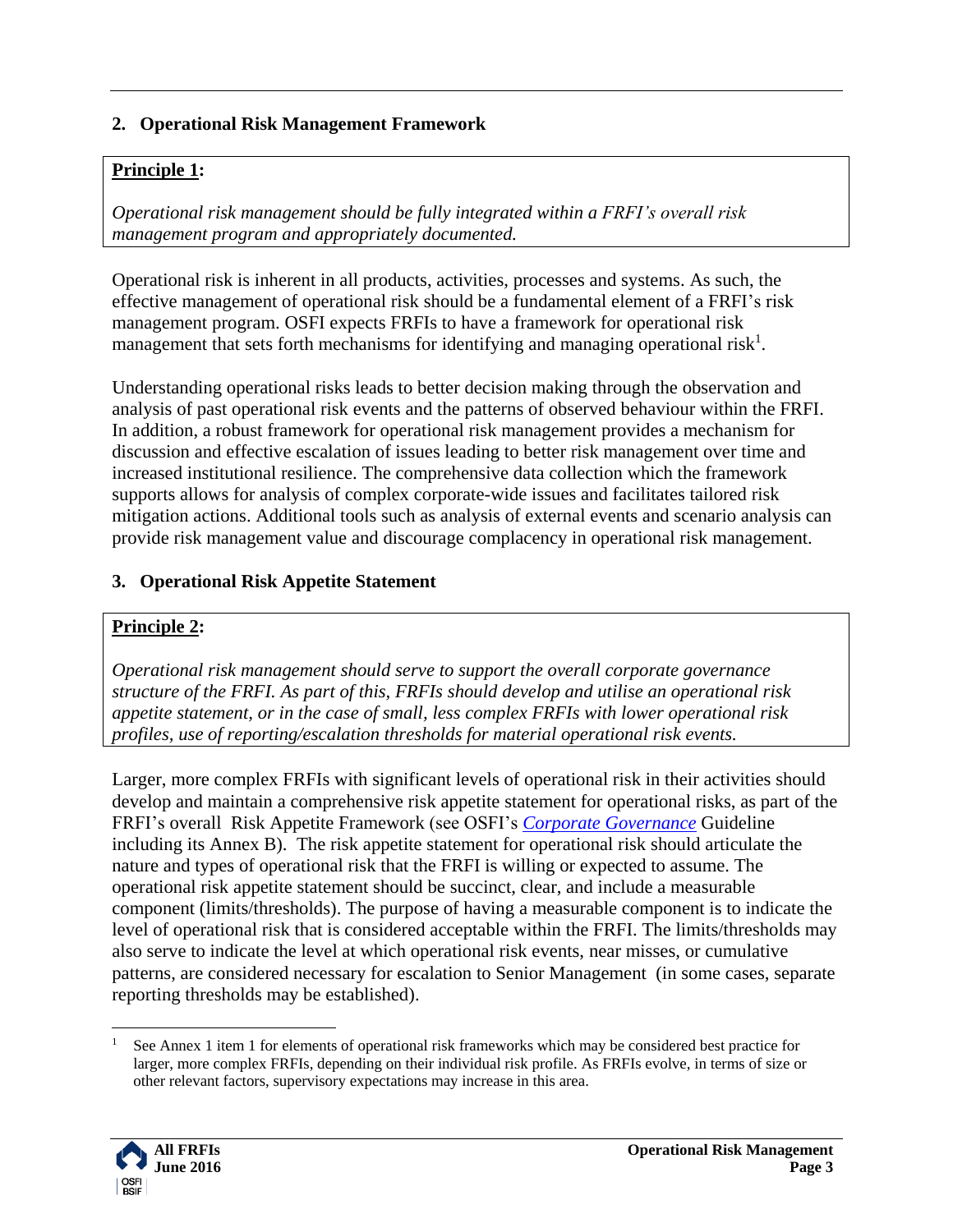In formulating their risk appetite statement for operational risk, FRFIs may consider elements such as: changes in the external environment; material increases/decreases in business or activity volumes; the quality of the control environment; the effectiveness of risk management or mitigation strategies; the FRFI's operational risk event experience; and the frequency, volume or nature of risk appetite limit/threshold breaches.

The operational risk appetite statement, and/or the reporting threshold for material operational risk events should be regularly reviewed to ensure it remains appropriate. Escalation and reporting processes for breaches, or potential breaches, should be in place.

# <span id="page-3-0"></span>**4. Three Lines of Defence**

## **Principle 3:**

*FRFIs should ensure effective accountability for operational risk management. A "three lines of defence" approach, or appropriately robust structure, should serve to delineate the key practices of operational risk management and provide adequate objective overview and challenge. How this is operationalized in practice in terms of the organisational structure of a FRFI will depend on its business model and risk profile.*

Appropriate accountability for the management of operational risk is essential. A "three lines of defence" structure is one way to achieve such accountability. For illustrative purposes, the roles and responsibilities of each of the three lines are described below. In determining what is considered an appropriately robust structure, both FRFIs and OSFI will consider size, ownership structure, nature, scope and complexity of operations, corporate strategy and risk profile.

# *First Line of Defence*

The business line – the first line of defence – has ownership of risk whereby it acknowledges and manages the operational risk that it incurs in conducting its activities. The first line of defence is responsible for planning, directing and controlling the day-to-day operations of a significant activity/enterprise-wide process and for identifying and managing the inherent operational risks in products, activities, processes and systems for which it is accountable<sup>2</sup>.

## *Second Line of Defence*

The second line of defence are the oversight activities that objectively identify, measure, monitor and report operational risk on an enterprise basis. They represent a collection of operational risk management activities and processes, including the design and implementation of the FRFI's framework for operational risk management. The second line of defence<sup>3</sup> is best placed to

<sup>&</sup>lt;sup>3</sup> See Annex 1 item 3 for second line of defence responsibilities which may be considered best practice for larger, more complex FRFIs, depending on their individual risk profile.



 $\overline{a}$ <sup>2</sup> See Annex 1 item 2 for first line of defence responsibilities which may be considered best practice for larger, more complex FRFIs, depending on their individual risk profile.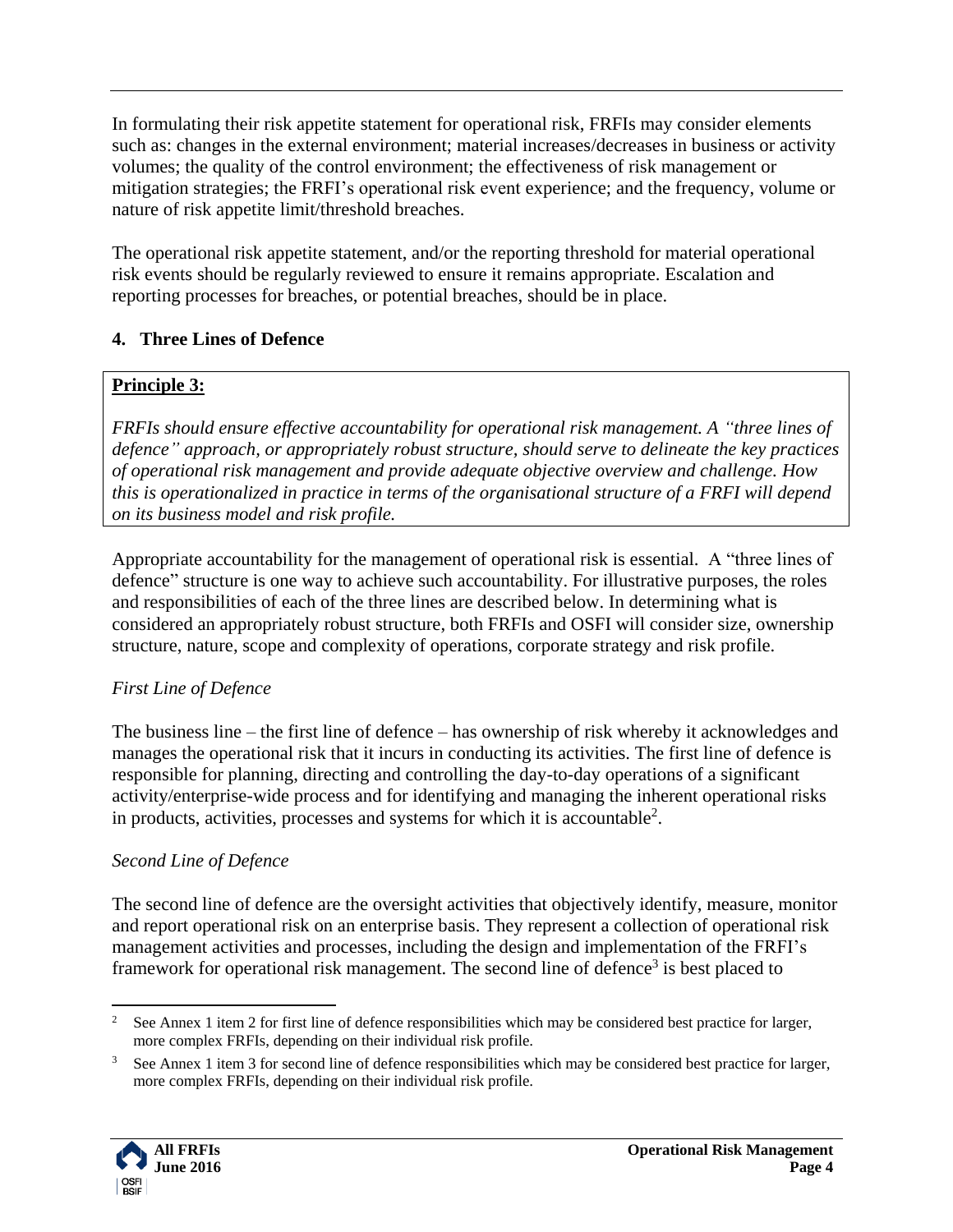provide specialized reviews related to the FRFI's operational risk management. In addition, it should be noted that other staff/corporate areas of the FRFI (e.g. compliance) may also be deemed part of the second line of defence.

A key function required of the second line of defence is to provide an objective assessment<sup>4</sup> of the business lines' inputs to and outputs from the FRFI's risk management (including risk measurement/estimation), and to establish reporting tools to provide reasonable assurance that they are adequately complete and well-informed.

# *Third Line of Defence*

The internal audit function is charged with the third line of defence. The third line of defence should be separate from both the first and second lines of defence, and provide an objective review and testing of the FRFI's operational risk management controls, processes, systems and of the effectiveness of the first and second line of defence functions. The third line of defence is best placed to observe and review operational risk management more generally within the context of the FRFI's overall risk management and corporate governance functions. Objective review<sup>5</sup> and testing coverage should be sufficient in scope to verify that the operational risk management framework has been implemented as intended and is functioning effectively.

# <span id="page-4-0"></span>**5. Identification and Assessment of Operational Risk**

# **Principle 4:**

*FRFIs should ensure comprehensive identification and assessment of operational risk through the use of appropriate management tools. Maintaining a suite of operational risk management tools provides a mechanism for collecting and communicating relevant operational risk information, both within the FRFI, and to relevant supervisory authorities.*

OSFI recognises that the FRFI itself has the best perspective to determine its organizational structure, processes, and the extent of its use of tools<sup>6</sup> to achieve a robust level of operational risk management. FRFIs are encouraged to continue to develop and improve the tools they use to manage their operational risk and to monitor and adopt best practices in this area, as appropriate (including prioritising enterprise wide<sup>7</sup> coverage). The specific tools used to identify and assess/analyse operational risk will depend on a range of relevant factors, particularly the nature (including business model), size, complexity and risk profile of the FRFI.

<sup>7</sup> Enterprise-wide means throughout all business activities applicable to the FRFI and its subsidiaries world-wide.



 $\overline{a}$ <sup>4</sup> See Annex 1 item 4 for further elaboration on providing effective objective assessment.

<sup>&</sup>lt;sup>5</sup> See Annex 1 item 5 for third line of defense responsibilities that may be considered best practice for larger, more complex FRFIs, depending on their individual risk profile.

<sup>&</sup>lt;sup>6</sup> See Annex 1 item 6 for descriptions of operational risk management tools that may be considered best practice for larger, more complex FRFIs, depending on their individual risk profile.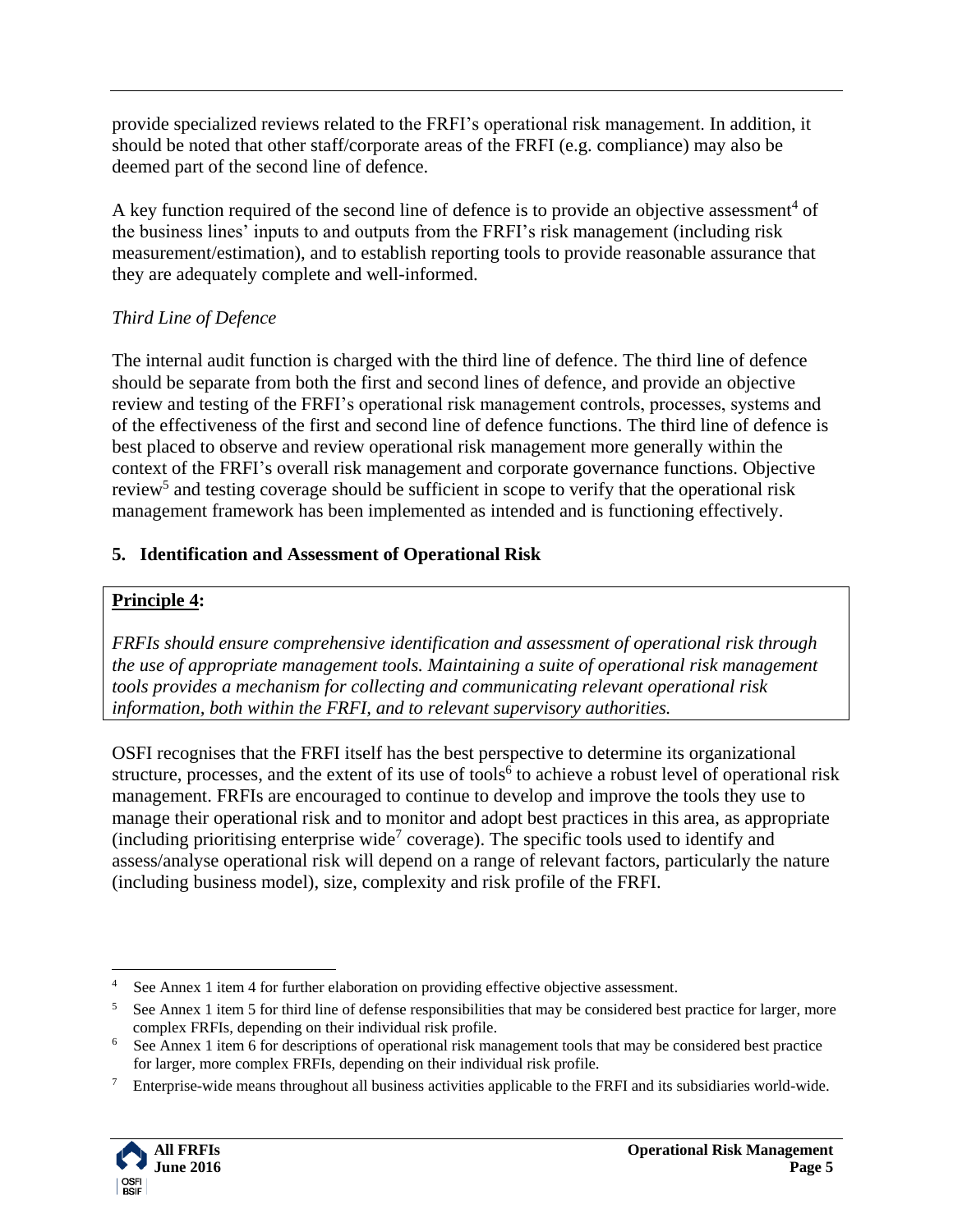The objective of the use of operational risk management tools is to generate risk management value proportionate to the other risks faced by the individual institution. OSFI recognises that the use of well implemented tools adds greater risk management value, and that FRFIs may have existing tools in place to collect and analyse information relevant for operational risk management. See Annex 1 item 6 for further best practices related to operational risk management tools. All tools may apply; however, the descriptions included should not be interpreted as a checklist to be used for compliance or audit purposes.

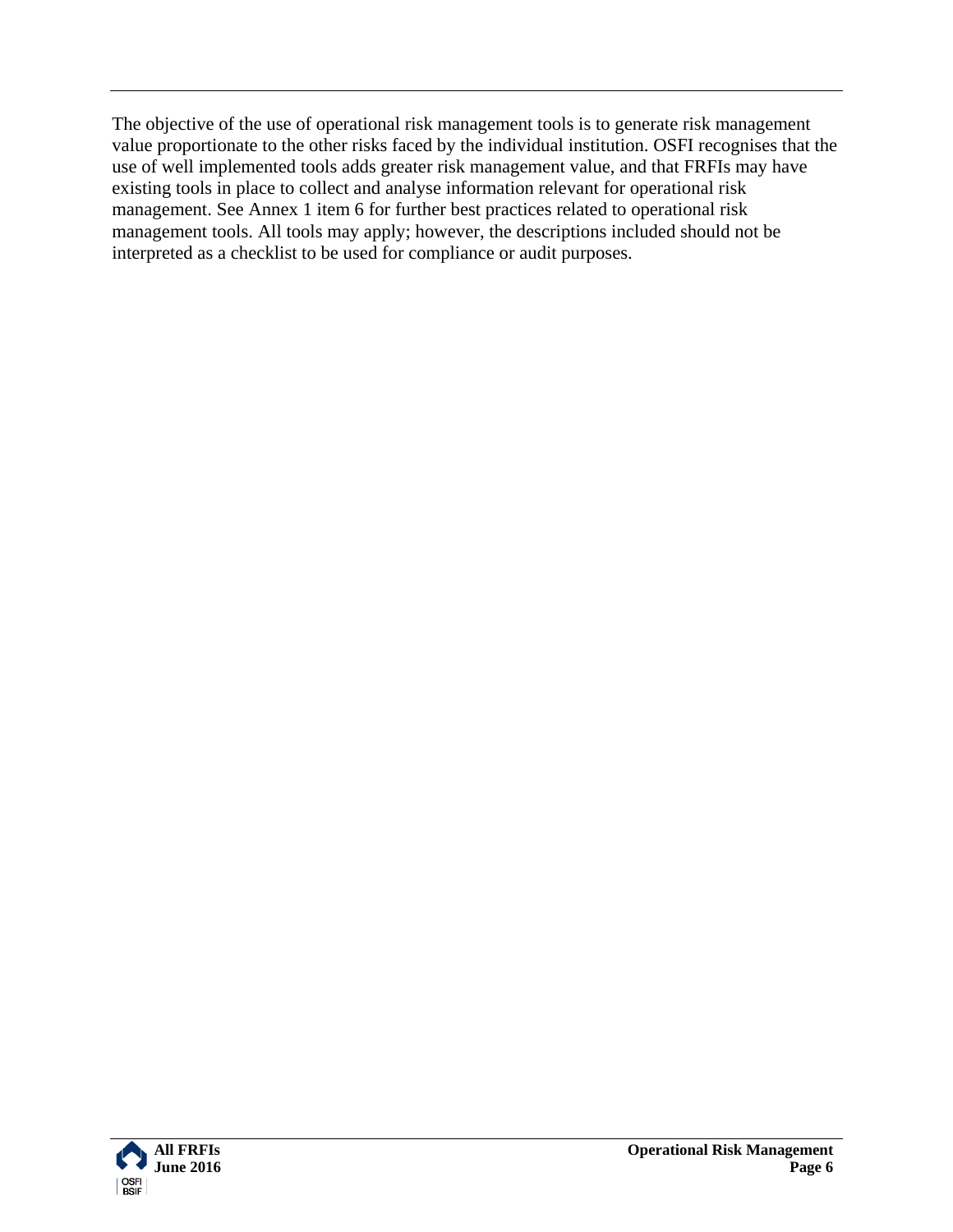## **Annex 1 – Emerging Practices**

*The following sound practices are primarily for consideration by larger, more complex FRFIs. However, some of the practices are more widely applicable and may be helpful as concrete examples of industry practice.* 

*The examples of emerging practices below are not exhaustive and do not represent a checklist or an end-point for supervisory or internal audit review. Discussions in these areas should focus on improvements in operational risk management, rather than focusing on compliance.* 

An operational risk management framework can provide a unique mechanism for specific data requests by senior management leading to more comprehensive information gathering relating to complex organisational issues. For example, if senior members of a FRFI are observing a particular type of operational risk event in one area of the organisation, it can be useful to collect information on whether similar events or patterns are occurring in other areas (i.e. there are indications of broader corporate-wide issues).

Decision making at the highest levels of an organisation benefits from more complete information. Operational risk management frameworks are designed to permit the collection of information in specific areas across business lines on an enterprise wide basis. This can be particularly useful in areas such as external fraud across product lines, legal losses across the organisation, or system breaches/inadequacies (whether indicative of isolated instances of rogue behaviour or wider systemic problems). In larger organisations with well-established second lines of defence, the information collection and aggregation capabilities of these professional groups can lead to better problem identification and thus more comprehensive and longer-term solutions to corporate-wide organisational issues.

- 1. Within FRFIs, the documented framework for operational risk management may consider the following elements:
	- a) A description of the FRFI's approach to managing operational risk, including reference to the relevant operational risk management policies and procedures;
	- b) Clear accountability and ownership for operational risk management amongst the three lines of defence;
	- c) The risk assessment and reporting tools used by the FRFI and how they are used within the institution;
	- d) The FRFI's approach to establishing and monitoring risk appetite and related limits for operational risk;
	- e) The governance structures used to manage operational risk, including reporting lines and accountabilities. This includes ensuring that operational risk management has sufficient status within the organisation to be effective;
	- f) Application to the FRFI enterprise-wide;
	- g) Requirements for relevant policies to be reviewed on a regular basis, and revised as appropriate;

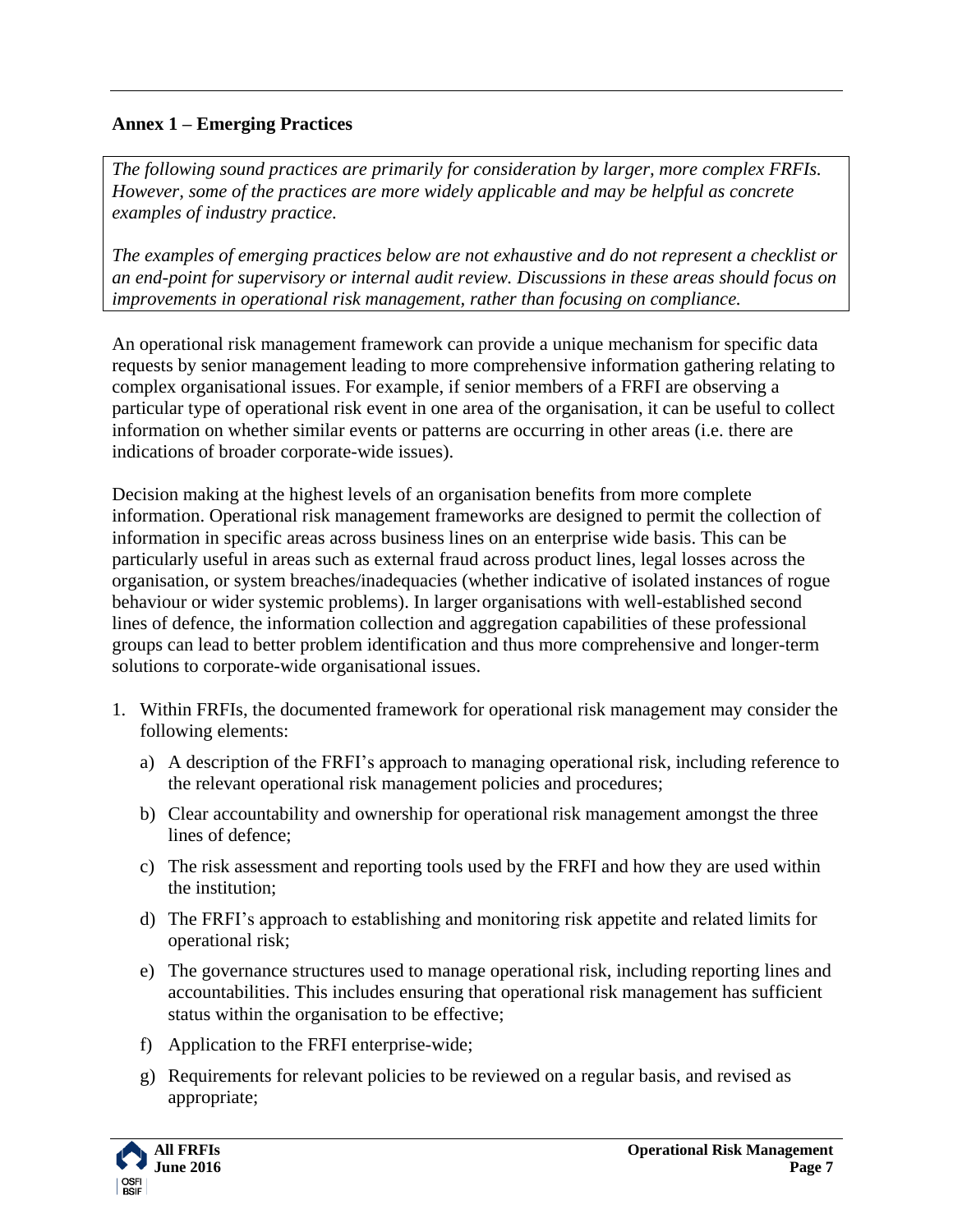- h) Efficient corresponding documentation, which should provide commensurate risk management value and be suitable for the intended user/audience
- 2. Within FRFIs, the first line of defense may be responsible for developing capabilities in the following areas:
	- a) adherence to the operational risk management framework and related policies;
	- b) identification and assessment of the inherent operational risk within their respective business unit and assessing the materiality of risks to the respective business units;
	- c) establishment of appropriate mitigating controls and assessing the design and effectiveness of these controls;
	- d) oversight of and reports on the business lines' operational risk profiles and supporting operation within established operational risk appetite statement<sup>8</sup>;
	- e) analysis and reportage of the residual operational risk that is not mitigated by controls, including operational risk events, control deficiencies, human resources, process, and system inadequacies<sup>9</sup>;
	- f) promotion of a strong operational risk management culture throughout the first line of defence;
	- g) confirmation of timely and accurate escalation, within the FRFI, of material issues;
	- h) staff training in their roles in operational risk management if required.

Depending on the size and complexity of the financial institutions, the first line of defense may be further divided between '1a' and ' $1b^{10}$ ' roles.

3. OSFI recognizes that the nature, size, complexity and risk profile of different FRFIs will mean that the responsibilities of the second line of defence groups may overlap with those of the first line of defence. Further, the size and degree of independence of the second line of defence will differ among FRFIs. For example, for small FRFIs with low operational risk exposures, objective overview may be achieved through separation of duties. In larger FRFIs, however, the second line of defence will generally consist of a separate function most often

- Identifying, measuring, managing, monitoring and reporting operational risk arising from operating activities and initiatives in line with corporate standards
- Establishing an appropriate internal control structure to manage the operational risks in their specific area
- Escalate, in a timely manner, operational risks to senior management or risk management
- Develop and implement, in a timely manner, corrective actions for operational risk issues that have been identified.



 $\overline{a}$ <sup>8</sup> The second line of defence may also contribute to this role; particularly with respect to aggregating information on an enterprise wide basis.

The second line of defence may also contribute to this role; particularly with respect to aggregating information on an enterprise wide basis.

 $10$  – the business may choose to establish control groups that may have specific accountability for activities specific to operational risk, including: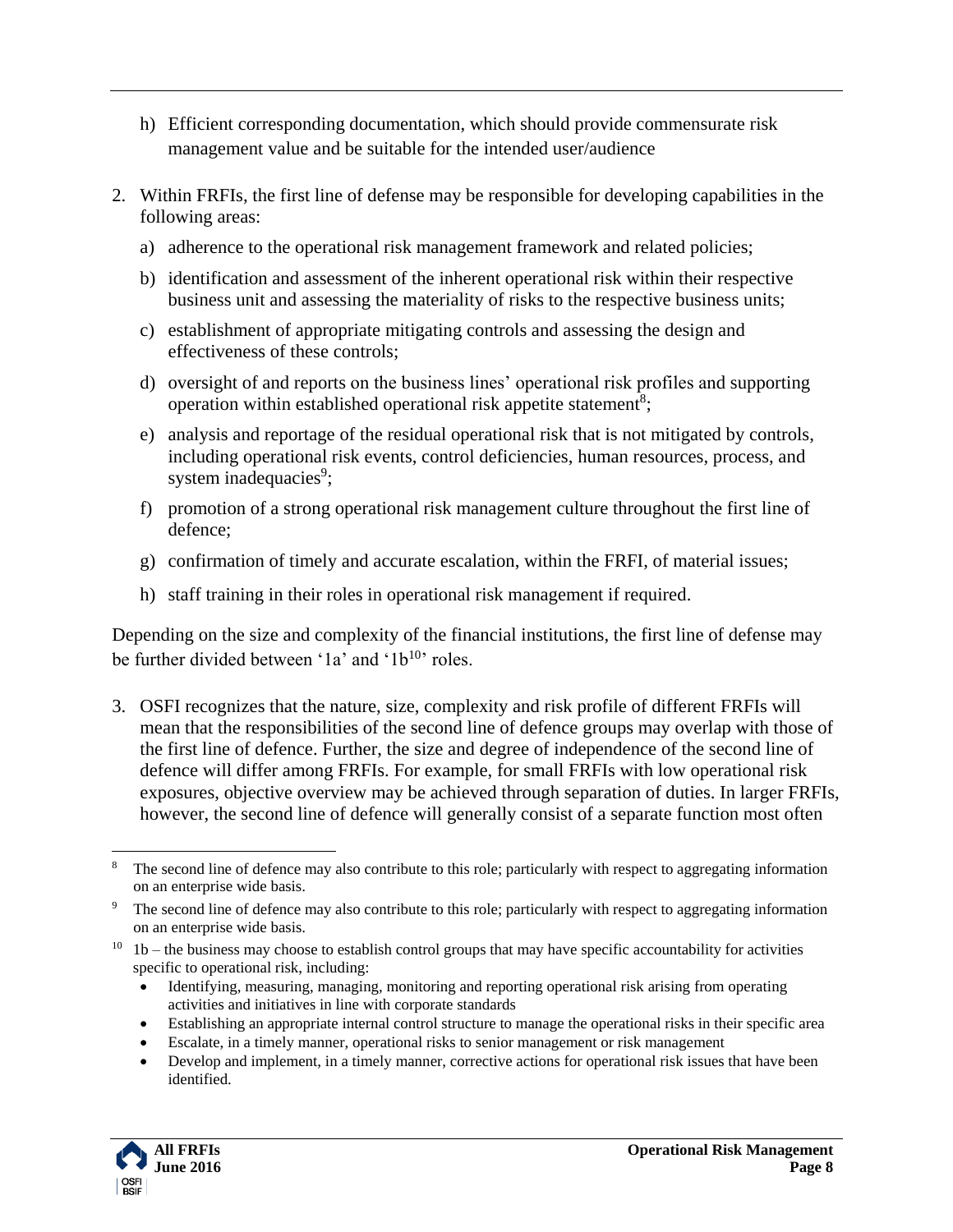reporting into the risk management function. The second line of defence should have an appropriate level of sufficiently skilled resources and stature to effectively fulfill its responsibilities.

Within FRFI's, examples of responsibilities commonly associated with the second line of defence include:

- a) providing effective objective assessment, which should be evidenced and documented where material (e.g. by providing examples of the challenges and outcomes) so as to be subsequently observable to the first line of defence;
- b) confirming continued development of appropriate strategies to identify, assess, measure, monitor and control/mitigate operational risk;
- c) confirming continued establishment and documentation of appropriate FRFI-wide policies and procedures relating to the FRFI's operational risk management framework;
- d) confirming continued development, implementation and use of appropriate enterprise wide operational risk management tools;
- e) confirming adequate processes and procedures exist to provide appropriate oversight of the FRFI's operational risk management practices;
- f) confirming that operational risk measurement processes are appropriately integrated into the overall risk management of the FRFI;
- g) reviewing and contributing, to the monitoring and reporting of the FRFI's operational risk profile (this may also include aggregating and reporting);
- h) promoting a strong operational risk management culture throughout the enterprise; and
- i) confirming timely and accurate escalation, within the FRFI, of material issues.

Similar to the first line, the second line of defence may also be further divided between '2a' and ' $2b^{11}$ ' roles.

4. Objective Assessment is the process of developing an objective view regarding the quality and sufficiency of the business unit's operational risk management activities, including the identification and assessment of operational risks; identification and assessment of controls; assumptions; and risk decision (e.g., acceptance, transfer, denial, action plan). This includes providing challenge when appropriate.

Objective Assessment is:

 based on a structured and repeatable process that accommodates continuous improvement (while allowing for ad-hoc flexibility where appropriate);

 $\overline{a}$  $11$  2b – the second line of defence may choose to establish a quality assurance program that challenges the quality and nature of the effective challenge provided by the second line of defence (2a).

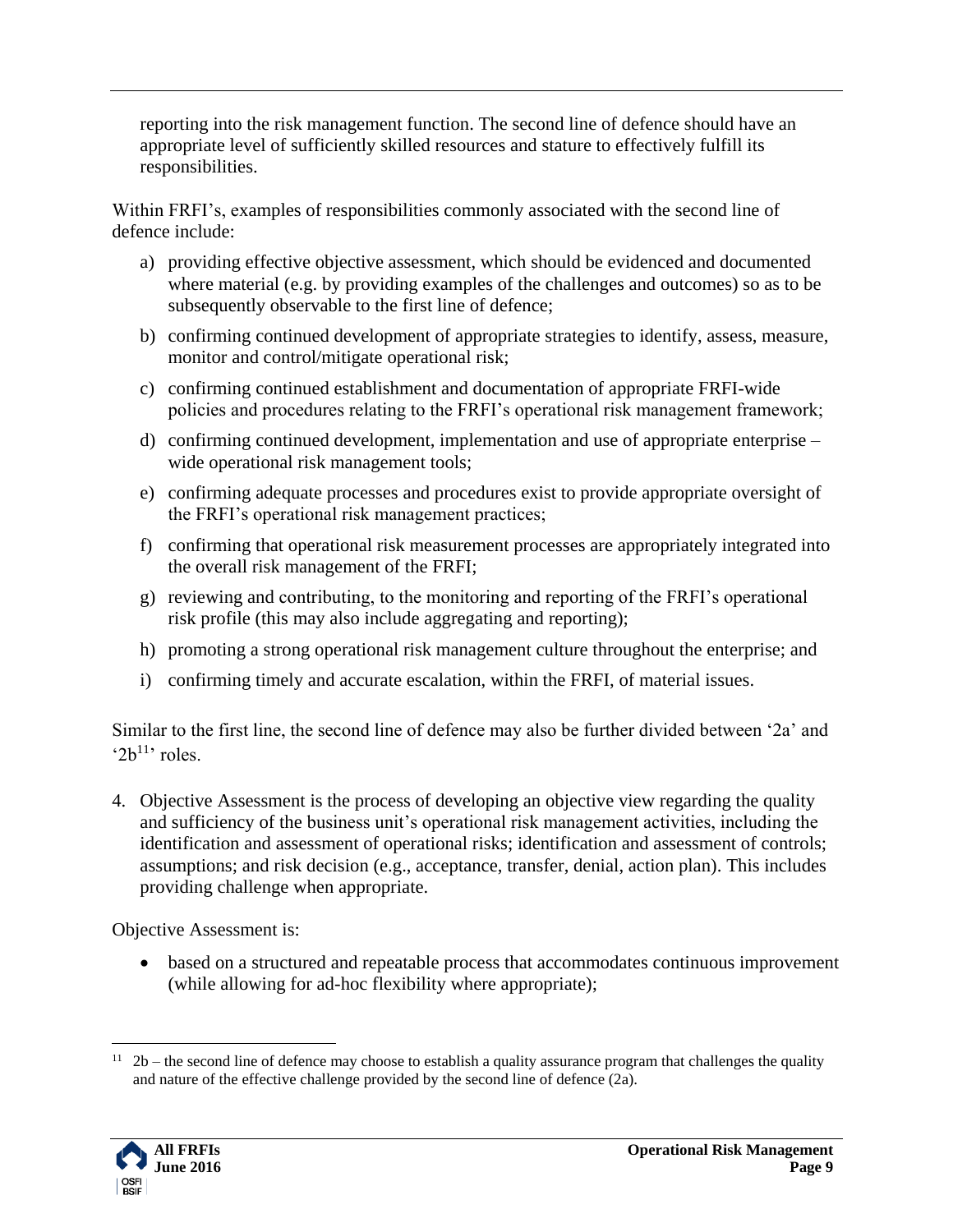- applied through the various operational risk management tools, reporting and other governance processes;
- performed by knowledgeable and competent staff;
- shared with the business in a constructive manner;
- performed on a timely basis;
- measured by outcomes (e.g., it has influenced a management decision/action);
- evidenced/documented.

Evidence of observable challenge may include both evidence of challenge integral to a process or evidence of challenge with supporting documentation at various stages of the process, as appropriate. Consistent with other areas of operational risk management, and risk management more generally, the level of documentation required should add risk management value and not be unduly distracting from overall risk management goals.

Objective Assessment is more than facilitation, guidance, or documentation of decisions.

- 5. Within FRFI's third line of defense for operational risk: objective review and testing activities generally involve testing for compliance with established policies and procedures, as well as evaluating whether the framework for operational risk management is appropriate given the size, complexity and risk profile. Objective review and testing generally consider the design and use of operational risk management tools in both the first and second lines of defence, the appropriateness of objective assessment applied by the second line of defence, and the monitoring, reporting and governance processes.
- 6. The following are examples of operational risk management tools that have been used within FRFIs and may be useful:
	- a) Operational risk taxonomy;
	- b) Risk and control assessments (RCAs);
	- c) Change management risk and control assessments;
	- d) Internal operational risk event collection and analysis;
	- e) External operational risk event collection and analysis;
	- f) Risk and performance indicators;
	- g) Material business process mapping;
	- h) Scenario analysis;
	- i) Quantification/estimation of operational risk exposure
	- j) Comparative analysis

Each risk management tool is described in more detail below.

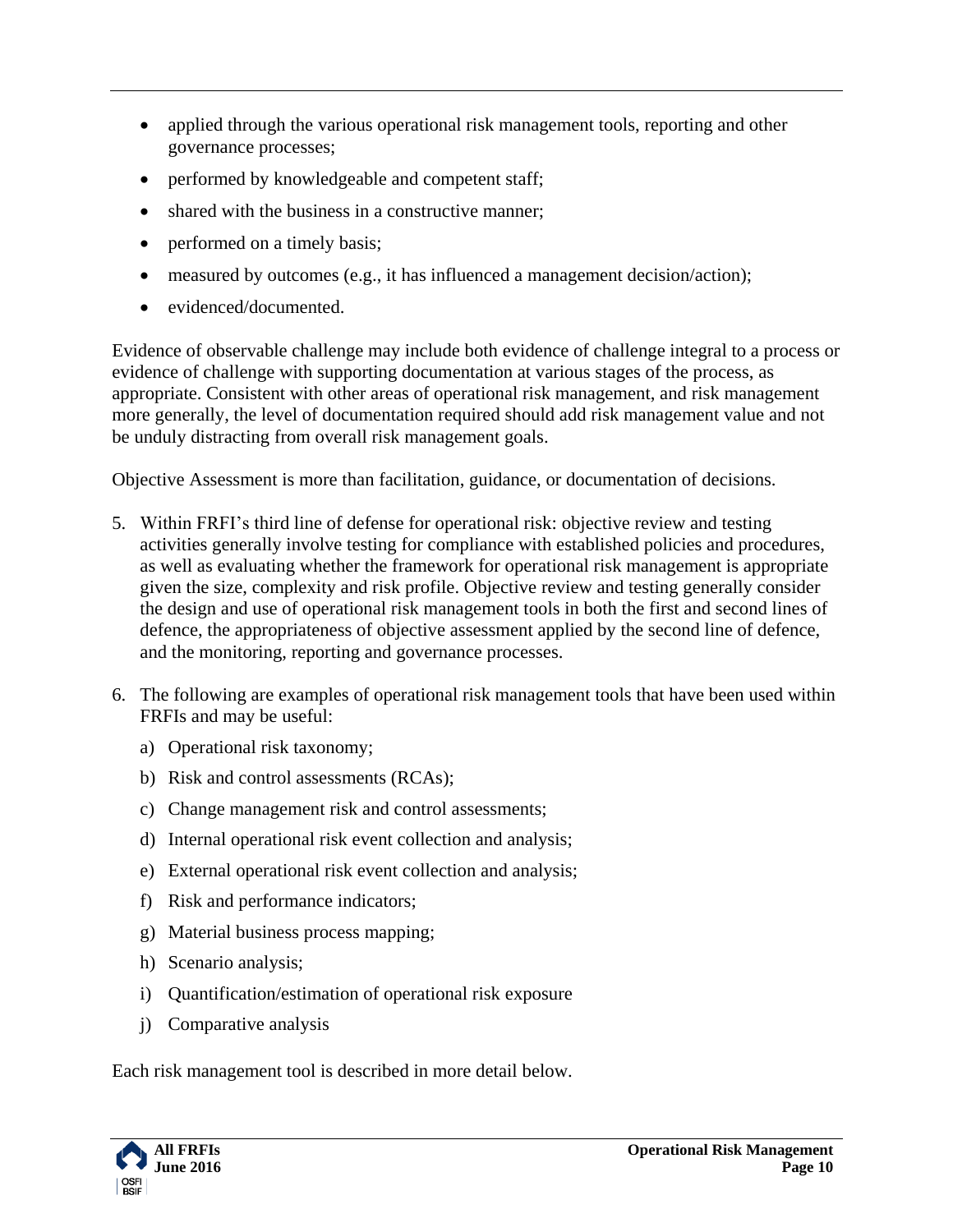## *(a) Operational Risk Taxonomy*

A common taxonomy of sources of operational risk types aids with consistency of risk identification and assessment activities, and articulation of the nature and type of operational risk to which the FRFI is potentially exposed. An inconsistent taxonomy of operational risk terms may increase the likelihood of not properly identifying, categorizing, and allocating responsibility for the assessment, monitoring, and mitigation of risks.

## *(b) Risk and Control Assessments* (RCAs)

Risk and control assessments are one of the primary tools typically used to assess inherent operational risks and the design and effectiveness of mitigating controls within FRFIs. RCAs provide value through:

- including an assessment of business environment, inherent risks, controls, and residual risks, referencing the FRFI's operational risk taxonomy;
- encouraging proper alignment between the risk and its mitigating controls;
- being completed on a periodic basis (to support accurate and timely information); and
- having appropriate supporting activities and frequency of maintenance to remain current and relevant in the management of operational risk

RCAs generally are completed by the first line of defence across the enterprise, including the various control groups, and should reflect the current environment but also be forward-looking in nature. Resulting action plans emerging from completion of an RCA should be tracked and monitored to facilitate required enhancements being appropriately implemented. In addition, the second line of defence should review and provide objective challenge to the risk and control assessments, and the resulting action plans of the first line of defence.

## *(c) Change Management Risk and Control Assessments*

Change management risk and control assessments establish a formalized process for assessing inherent operational risk and the appropriateness of mitigating controls when the FRFI undertakes significant changes. The operational risk assessments made as part of the change management process should generally be performed by the first line of defence. This risk assessment process may consider:

- inherent risks in the new product, service, or activity;
- changes to the FRFI's operational risk profile and risk appetite;
- the required set of controls, risk management processes, and risk mitigation strategies to be implemented;
- the residual risk (unmitigated risk); and
- changes to the relevant risk limit/threshold.

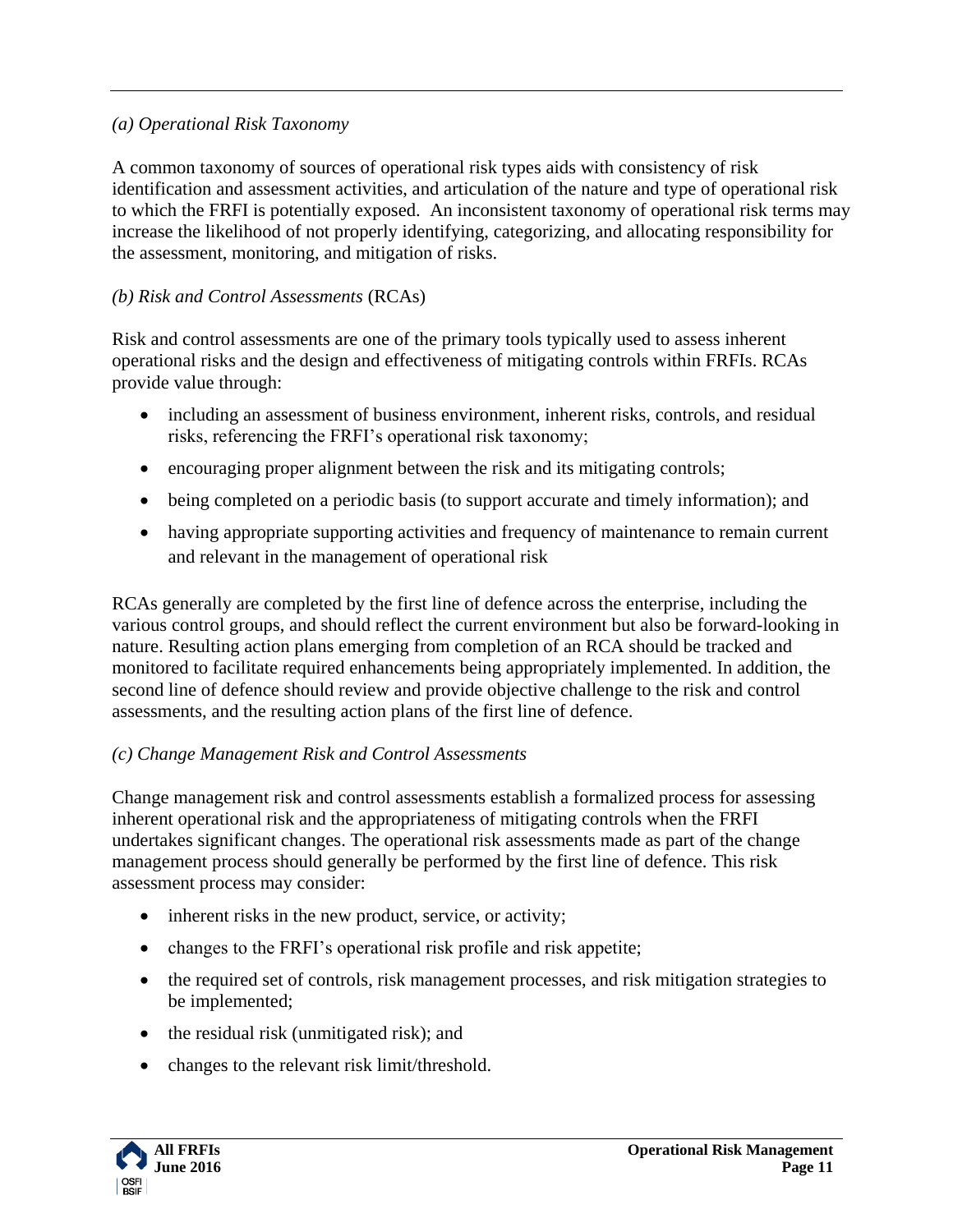# *(d) Internal Operational Risk Event Collection and Analysis*

Robust internal operational risk event collection and analysis includes having systems and processes in place that capture and analyse material internal operational risk events (e.g. those that exceed an appropriate internal threshold). An operational risk event, which is defined as an unintended outcome resulting from operational risk, includes actual and potential operational losses and gains, as well as near misses (i.e. where the FRFI did not experience an explicit loss or gain resulting from an operational risk event).

Internal operational risk event collection and analysis provides meaningful information for assessing 1) a FRFI's exposure to operational risk through aggregating and monitoring operational risk events over time, and 2) the overall effectiveness of the operational controls environment. The capture of internal operational risk data should primarily be managed by the first line of defence and appropriate controls (i.e. segregation of duties, verification) should be in place for maintaining data integrity at an acceptable level.

For operational risk events determined to be material, FRFIs are expected to identify the root cause as well as any required remedial action so similar events in the future either do not occur or are appropriately mitigated. Established reporting and analysis standards should also address minimum expectations over event analysis, including:

- whether the exposure is an actual, potential or near miss event;
- the underlying operational risk category exposure as defined within the risk taxonomy;
- deficiencies and control failures that can be mitigated;
- the corrective actions to be taken to address the deficiencies and control failures; and
- appropriate sign-offs and approvals

For material operational risk events, appropriate root cause analysis is generally conducted by the first line of defence and appropriately escalated based on the potential or observed impact of the event. The second line of defence reviews and applies objective challenge to the analysis conducted by the first line of defence.

# *(e) External Operational Risk Event Collection and Analysis*

External operational risk events are operational risk related events occurring at organisations other than the FRFI itself. External operational risk event collection and analysis activities may include subscribing to an external loss reporting database, monitoring the FRFI's own operational risk event experience over time relative to its peers, assessing overall exposures, and the overall effectiveness of the operational controls environment.

# *(f) Risk and Performance Indicators*

Risk and performance indicators are risk metrics used to monitor the main drivers of exposure associated with key operational risks which also can provide insight into control weaknesses and help to determine a FRFI's residual risk. Risk and performance indicators, paired with escalation

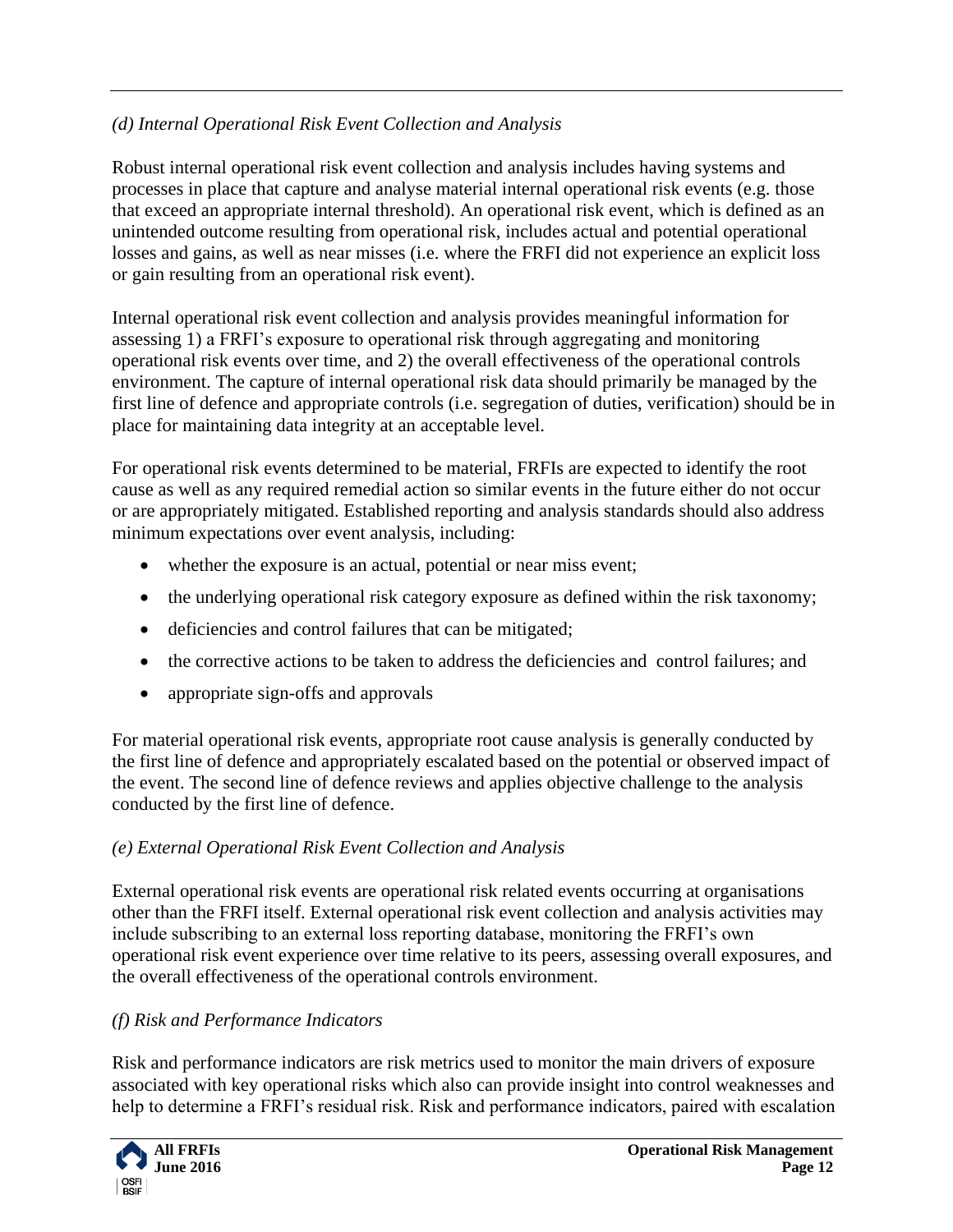and monitoring triggers, act to identify risk trends, warn when risk levels approach or exceed thresholds or limits, and prompt actions and mitigation plans to be undertaken. These risk metrics could contain internal and external or environmental indicators relevant to decision making.

# *(g) Material Business Process Mapping*

Business process mapping is a common tool used to identify and manage operational risks for significant or enterprise-wide processes. Business process mapping involves identifying the steps within the process, and assessing the inherent operational risks, risk interdependencies, and the effectiveness of controls, as well as subsequent management actions required when control weaknesses are identified.

# *(h) Scenario Analysis*

Scenario analysis is a process of identifying potential operational risk events and assessing their potential outcome and impact on the FRFI. Scenario analysis can be an effective tool to consider potential sources of operational risk and the need for enhanced risk management controls or mitigation solutions. In order to effectively use scenario analysis as part of a risk management program, operational risk scenarios developed should consider both expected and unexpected organisational response relative to an operational risk event or event type. If scenario analysis is used as an input into the quantification/estimation of operational risk exposure, the second line of defence review whether the scenarios chosen are appropriate and consistent with the FRFI's scenario analysis program.

# *(i) Quantification/Estimation of Operational Risk Exposure*

Quantification/estimation of exposure to operational risk is discussed through existing Internal Capital Adequacy Assessment Process (ICAAP<sup>12</sup>) or Own Risk Solvency Assessment (ORSA<sup>13</sup>) exercises. Quantification/estimates may be compared to the required capital for operational risk under the relevant capital adequacy/minimum required capital guideline for additional value. Regardless of the operational risk quantification approach taken, key assumptions should be documented, and appropriate validation, vetting and verification activities should be performed.

# *(j) Comparative Analysis*

Comparative analysis involves the first line of defence reviewing the risk assessments and outputs of each of the operational risk management tools, to confirm the overall assessment of operational risk. Comparative analysis can help to facilitate risk assessments being performed in a consistent manner and that lessons learned are appropriately shared within the organization. Comparative analysis can also identify areas where greater consistency within tools used, on an enterprise-wide basis, may generate risk management value through supporting more consistent

<sup>&</sup>lt;sup>13</sup> See OSF[I ORSA](http://www.osfi-bsif.gc.ca/Eng/fi-if/rg-ro/gdn-ort/gl-ld/Pages/e1918.aspx) Guideline E-19.



 $\overline{a}$ <sup>12</sup> See OSFI **ICAAP** Guideline E-19.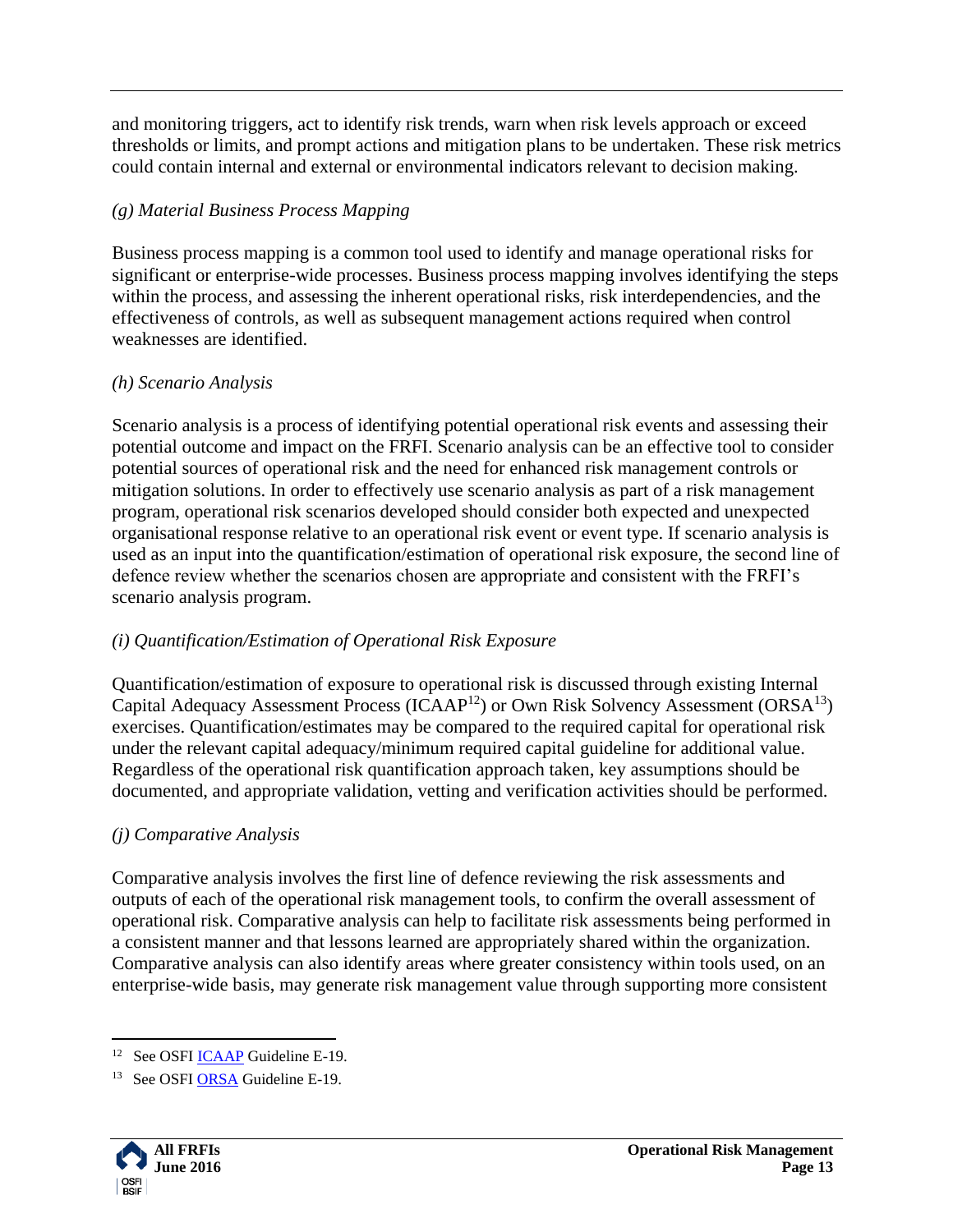information collection, aggregation, and resulting analysis. Comparative analysis can also help identify operational risk management tools that may not be effective or well implemented.